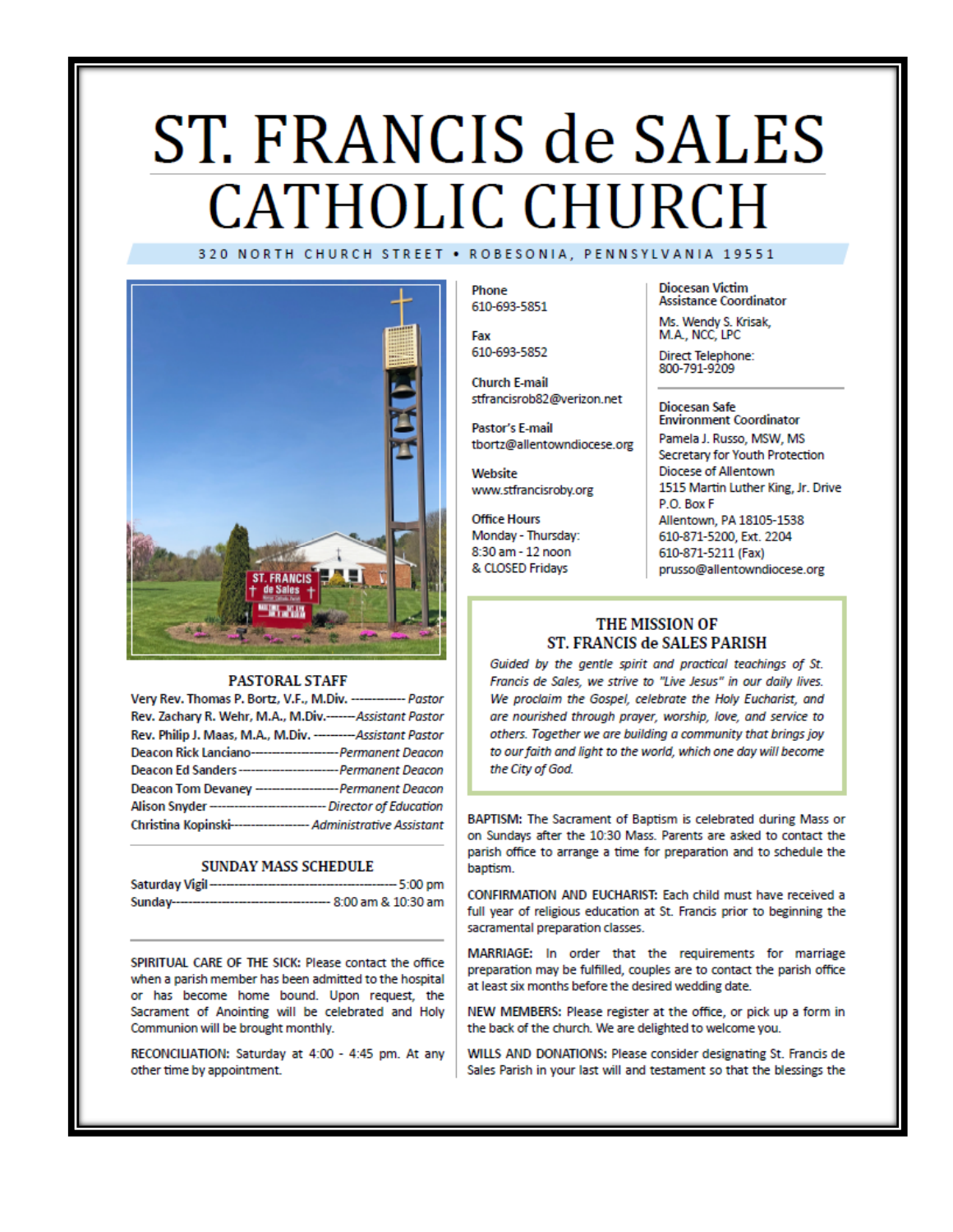

# *June 5, 2022 Pentecost Sunday*

# *Mass Schedule for the Week:*

*Saturday, June 4, 2022 ~ Pentecost Sunday 5:00 PM Mark Zmidgrodski Sunday, June 5, 2022 ~ Pentecost Sunday 8:00 AM Our Parishioners 10:30 AM Edward McQuade Thursday, June 9, 2022 ~Church 40th Anniversary Mass 12:00 Noon*

### *Saturday, June 11, 2022 The Most Holy Trinity*

*5:00 PM Elizabeth McQuade Sunday, June 12, 2022 ~ The Most Holy Trinity 8:00 AM John Nicotra 10:30 AM Our Parishioners* 

## *Pray For Our Sick*

*Edward Bellina, John Binder, Rosemary C., Mary DeLong, Rick & Wren Dillon, Joseph Disabella, Dennis & Mary Ann Flemming, Mary Fletcher, Judith Goelz, Nicholas M. Headley, Lorraine Held, Karen Houck, Rose Howard, Mark Hyde, John Jones, Raymond Kasprowciz, Robert Koch*, *Leslie Livinghouse, Walter Muir, Joe Noll, Pat Snyder, Andrew Strangarity, Tom Suchon, Eleana Wilson, Edwin Zeltzer*

**Lector & Server Schedule Saturday, June 11th 5:00 PM ~** Servers: Callahan Lector: Gaston

**Sunday June 12th** 

**8:00 AM**  $\sim$  <u>Servers</u>: Lector: Huck **10:30 AM ~**Servers: Mirabella Lector: Areiza

## **Parish Schedule for the Week:**

**Sunday, June 5 @ 12 Noon ~ Flag Pole Dedication** 

**Thursday, June 9 @ 10am – 12 Noon ~ Adoration**

*10:00am ~ Exposition 10:00am – 12 Noon ~ Adoration. 12 Noon ~ Mid Day Prayer and Benediction* 



## **St. Ignatius Mass Schedule**

**Weekdays: Monday – Friday 6:30 & 8:00 AM Saturday 8:00 AM First Friday 7:00 PM** 

**Weekends: Saturday: 4:00 PM Vigil Mass Sunday: 7:30 AM; 9:00 AM; 10:30 AM; 12 Noon; 5:30 PM** 

**Eucharistic Day of Prayer/Adoration (Chapel) Tuesdays ~ Exposition of the Blessed Sacrament after 8:00 AM Mass until 10 PM AND Wednesdays ~ Exposition of the Blessed Sacrament 6 AM until 7 PM Evening Prayer & Benediction**

**Confession: Saturdays: 3:00 – 4:00 PM;** 



## *Readings for the Week*

*Pentecost Sunday Acts 2:1-11; 1 Cor 12:3b-7, 12-13; Jn 20:19-23*

*Monday Gn 3:9-15, 20 or Acts 1:12-14; Jn 19:25-34*

> *Tuesday 1 Kgs 17:7-16; Mt 5:13-16*

*Wednesday 1 Kgs 18:20-39; Mt 5:17-19*

*Thursday 1 Kgs 18:41-46; Mt 5:20-26*

*Friday 1 Kgs 19:9a, 11-16; Mt 5:27-32*

*Saturday Acts 11:21b-26; 13:1-3; Mt 5:33-37*

*The Most Holy Trinity Prv 8:22-31; Rom 5:1-5; Jn 16:12-15*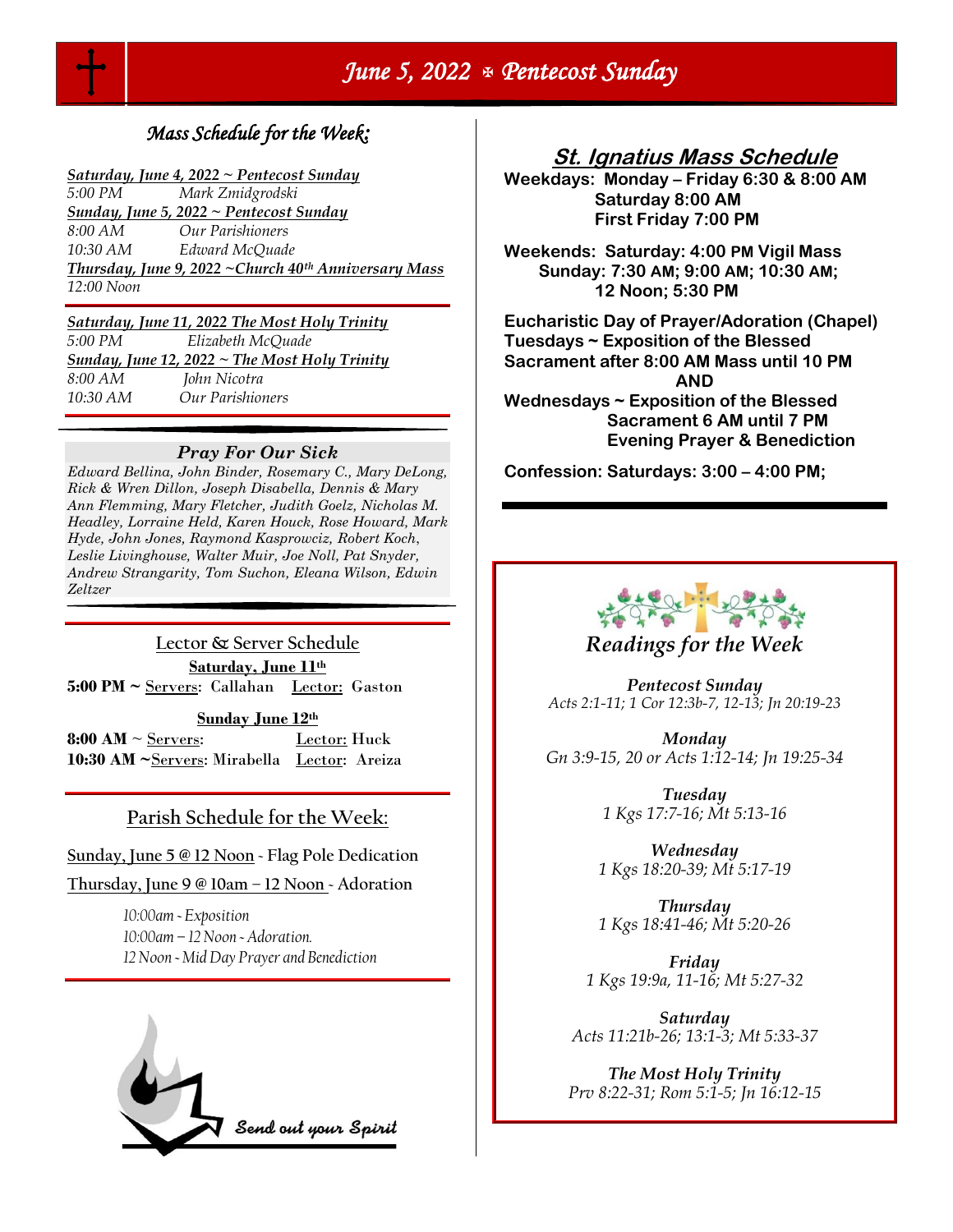## *Our Return to the Lord Week of May 29, 2022*

*Offertory ~ \$ 5,303.00 Ascension ~ \$ 651.00 Maintenance for May ~ \$ 1,876.00 St. Vincent de Paul Collection ~ \$ 685.00*



| 2022 Parish Total Goal \$ 21,011.00 |          |
|-------------------------------------|----------|
| Pledges $\&$ One Time Gifts\$       | 9,734.00 |
| Number of Donors                    | 59       |
| Percentage of Goal                  | 46.33%   |

We are grateful to all who pledged their support thus far to the 2022 BECAUSE WE ARE CATHOLIC ANNUAL APPEAL. Your gift will allow our diocese to meet the many and varied needs of the people of this diocese. Remember, every gift counts, no matter how small. If you did not take the opportunity to make your gift, you may do so at any time over the next few weeks by placing your pledge form in the collection basket or visiting the Appeal website at BecauseWeAreCatholic.org. Thank you for your support!

## *Spiritual Thought*

*"If you love God heartily, my child, you will often speak of him among your relations, household and familiar friends, and that because 'The mouth of the righteous utters wisdom, and his tongue speaks justice'" (Ps. 37:30)*

*St. Francis de Sales Introduction to the Devout Life*



*St. Francis de Sales will celebrates it's 40th Anniversary with a Mass on Thursday, June 9, 2022 at 12:00 Noon*



We have just heard Jesus announce the new creation.

As God breathed life into Adam, so Jesus breathes new life into his disciples – the gift of the Holy Spirit. As they breathe in the Spirit, they are able to receive and give forgiveness.

St. Luke describes the coming of the Spirit in more dramatic fashion. As the Spirit descends as tongues of fire on the disciples, they begin to make bold proclamation of the Good News in an astounding way.

The same Spirit is given to each of us at our Baptism, and his presence has been strengthened in Confirmation. St. Paul points that that we are one in the Body of Christ because we all share the one Spirit.

Each of us has special gifts that have been given to us as a way of manifesting the Spirit's presence in us. Our gifts are given, not for our own good, but for the good of others; when we use our gifts for others, we witness to our oneness in Christ. No one's gift or ministry or work is more important than anyone else's; all are needed for the unity of the community of the Church.

Each of us is important because each brings a gift or talent or way of working that no one else can bring to the group. We all lose something when an individual person's gifts are not welcomed or used in the community.

That's why a welcoming attitude is so important in the Church community. It's also why forgiveness is so important among us. We need one another in order to experience the full wonder of God's love for us.

As we celebrate this feast of new life, our breathing can be a graced reminder. The Spirit is as close to each of us as our very breath, taken deeply into our lungs thousands of times every day, a constant life-giving force.

As we exhale, the Spirit's power directs us outward to our mission - spreading the love, peace and forgiveness we have inhaled from the risen Lord Jesus.

May we breathe deeply today!

[https://www.oblates.org/sundays-salesian-feed/pentecost-sunday](https://www.oblates.org/sundays-salesian-feed/pentecost-sunday-june-5-2022)[june-5-2022](https://www.oblates.org/sundays-salesian-feed/pentecost-sunday-june-5-2022)